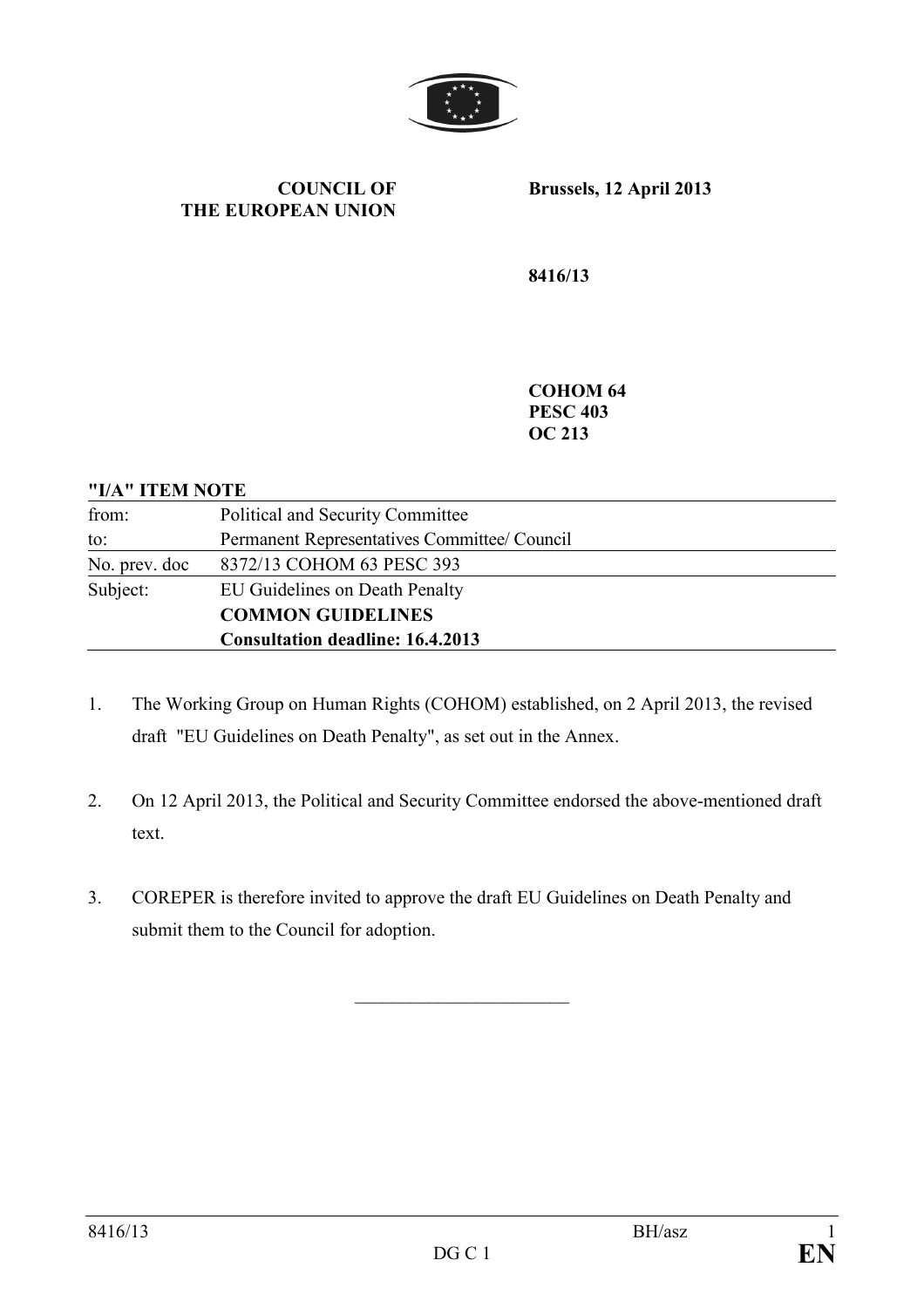# **EU GUIDELINES ON DEATH PENALTY**

# **I. INTRODUCTION**

- **i.** The European Union has a strong and unequivocal opposition to the death penalty in all times and in all circumstances.<sup>1</sup> Therefore, and encouraged by the growing momentum towards abolition of the death penalty worldwide, the EU will continue its long-standing campaign against the death penalty**.** 2
- ii. The United Nations, *inter alia* in the International Covenant on Civil and Political Rights (ICCPR), the Convention on the Rights of the Child (CRC) and in the ECOSOC Safeguards Guaranteeing Protection of the Rights of Those Facing the Death Penalty, has established strict conditions under which the death penalty may be used by those Member States which have not yet abolished it<sup>3</sup>. The Second Optional Protocol to the ICCPR commits each State Party to take all necessary measures to permanently abolish the death penalty within its own jurisdiction.
- iii. During the  $62^{\text{nd}}$ ,  $63^{\text{rd}}$ ,  $65^{\text{th}}$  and  $67^{\text{th}}$  sessions of the United Nations General Assembly, the Plenary of the General Assembly adopted, with increasing majorities, Third Committee resolutions on a Moratorium on the use of the death penalty (62/149, 63/168, 65/206 and 67/176). The European Union actively participated in the crossregional alliance which successfully led and guided these initiatives through the General Assembly and all EU Member States co-sponsored these initiatives. In these resolutions, the General Assembly calls upon all States that still maintain the death penalty to:

 $\overline{a}$ 

<sup>1</sup> EU/Council of Europe Joint Declaration on World Day Against the Death Penalty 10 October 2012.

<sup>2</sup> EU Strategic Framework and Action Plan on Human Rights and Democracy, Luxembourg, 25 June 2012, 11855/12.

<sup>3</sup> Clear distinction made by the Human Rights Committee in Judge v Canada Communication No. 829/1998, U.N. Doc. CCPR/C/78/D/829/1998 (2003).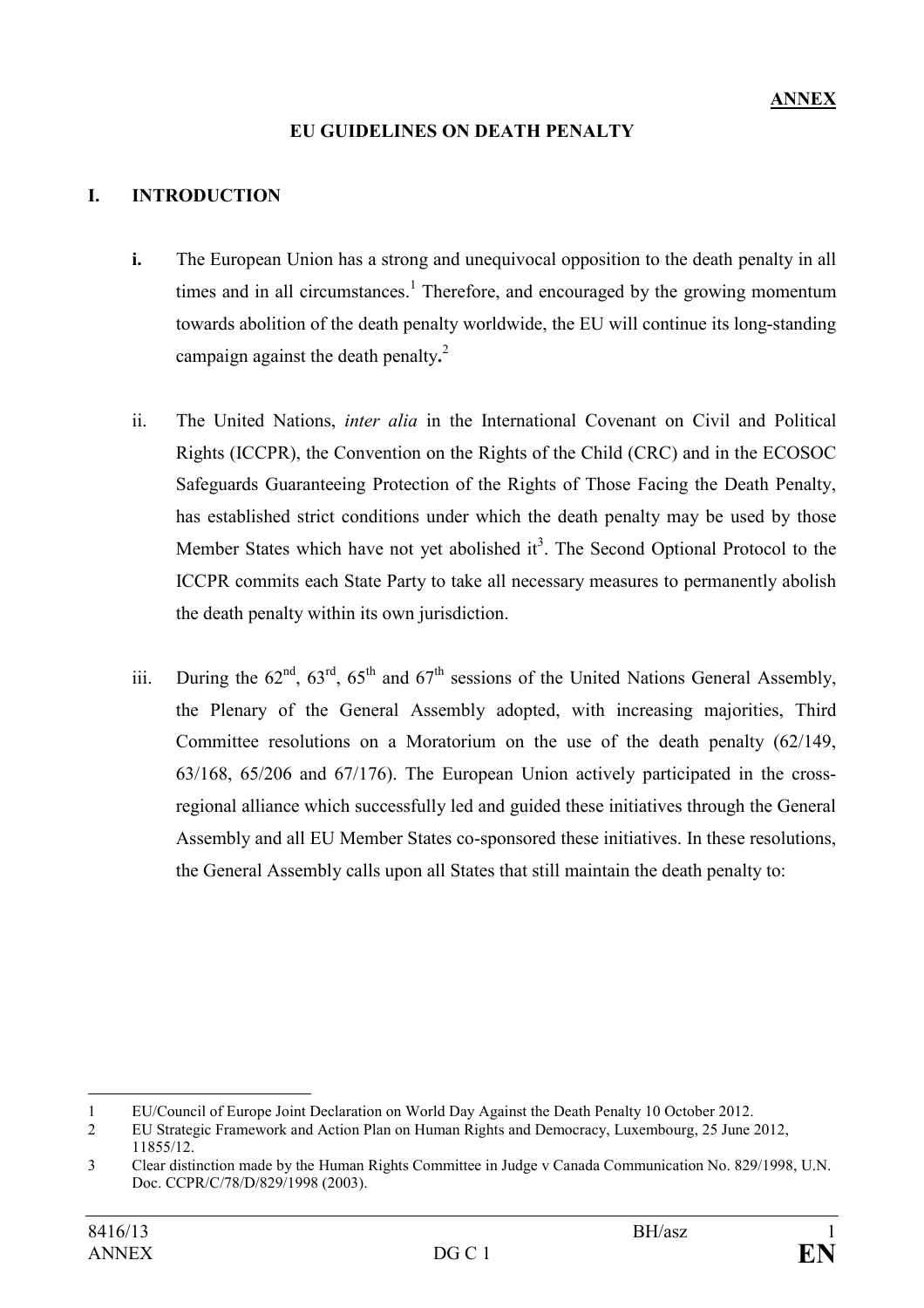- Respect international standards that provide safeguards guaranteeing the protection of the rights of those facing the death penalty, in particular the minimum standards<sup>4</sup>;
- Make available relevant information with regard to their use of the death penalty which can contribute to possible informed and transparent national and international debates;
- Progressively restrict the use of death penalty and not to impose capital punishment for offences committed by persons below eighteen years of age and on pregnant women;
- Reduce the number of offences for which the death penalty may be imposed;
- Establish a moratorium on executions with a view to abolishing the death penalty.<sup>5</sup>

These General Assembly resolutions also call upon States which have abolished the death penalty not to reintroduce it and encourage them to share their information in this regard. $6$ 

The UNGA 67 Resolution also calls upon States that have not yet done so to consider acceding to or ratifying the Second Optional Protocol to the International Covenant on Civil and Political Rights aiming at the abolition of the death penalty.

These General Assembly resolutions are in line with the resolutions on the death penalty as adopted by the Commission on Human Rights in all consecutive sessions, the last being resolution 2005/59.

The EU supports the call that all United Nations agencies, intergovernmental regional bodies and NGOs should continue to support States in abolishing the death penalty through their advocacy, monitoring and technical cooperation activities<sup>7</sup>.

 $\frac{1}{4}$  United Nations Economic and Social Council Safeguards Guaranteeing Protection of Rights of those Facing the Death Penalty, ECOSOC Res. 1996/15, UN Doc E/CN.15/1996/15 (1996).

<sup>5</sup> UNGA RES 67/176.

<sup>6</sup> UNGA RES 67176.

<sup>7</sup> UN Secretary General Report, A/HRC/18/20, para 61, 4 July 2011.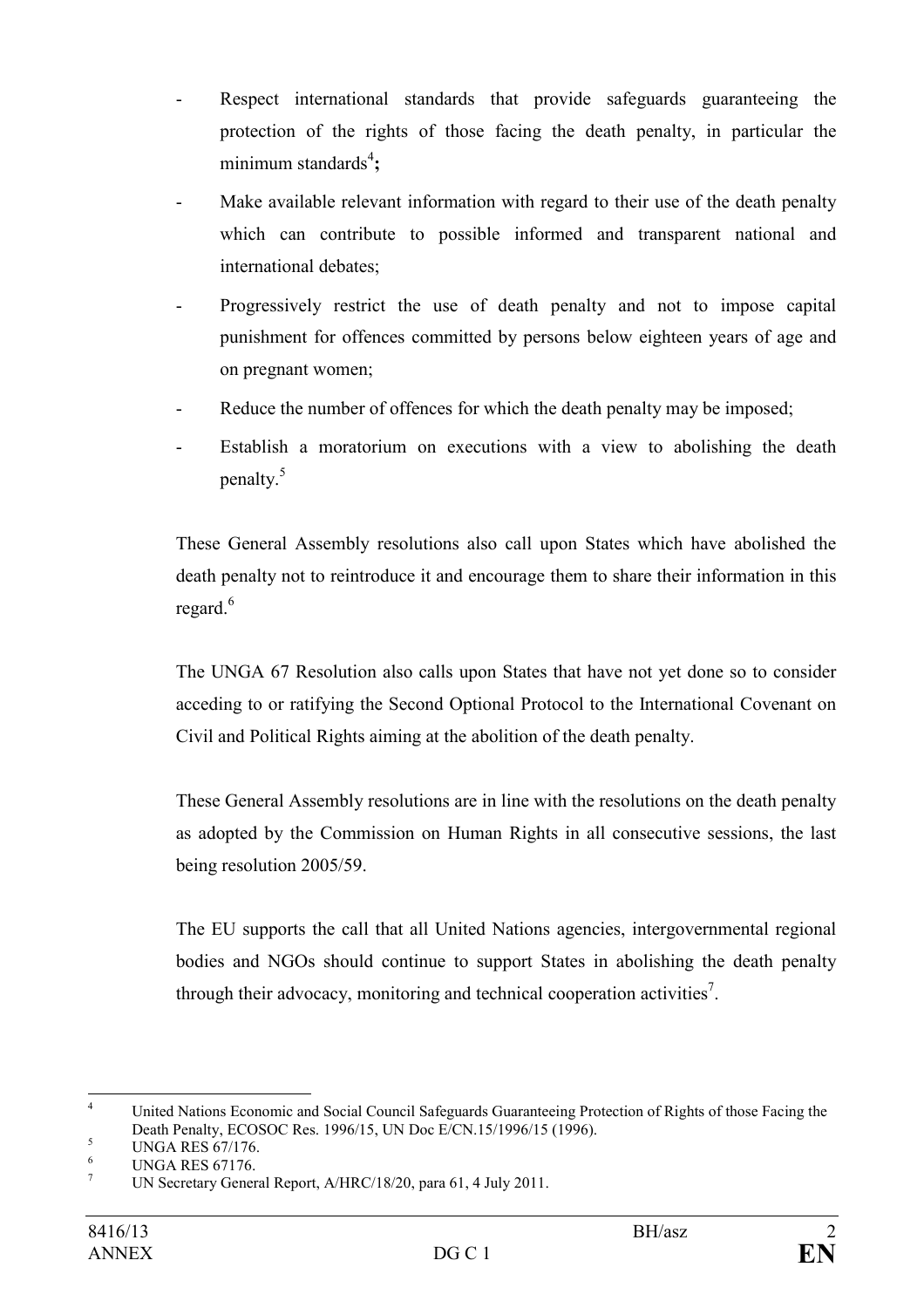In this context, the EU will continue working closely with civil society and support its essential role of reporting, raising awareness and calling for action

The EU also notes important actions being undertaken by other stakeholders including the International Commission Against the Death Penalty as well as initiatives by Parliaments.

iv. At the October 1997 Council of Europe Summit, Heads of Government, including all EU Member States, called for universal abolition of the death penalty. Moreover, new states to the Council of Europe have committed themselves to moratoria and to ratify the 6th Protocol of the European Convention on Human Rights (ECHR) committing them to permanent abolition. The  $6<sup>th</sup>$  Protocol has been ratified by all EU Member States. The  $13<sup>th</sup>$  Protocol of the ECHR, which has been signed by all EU Member States and entered into force on 1 July 2003, commits the member states concerned to permanent abolition of the death penalty in all circumstances.

The Committee of Ministers of the Council of Europe decided in September 2007 to declare a "European Day against the Death Penalty" which is to be marked each year on 10 October to coincide with the World Day Against the Death Penalty. In December 2007, this European Day was also declared by the European Union.

v. Article 2 of the EU Charter of Fundamental Rights, which became legally binding by virtue of the Treaty of Lisbon on 1 December 2009, provides that no one shall be condemned to the death penalty, or executed. Its Article 3 states that everyone has the right to respect for his or her physical and mental integrity. Its Article 4 prohibits torture, inhuman or degrading treatment or punishment and Article 19(2) states that no one may be removed, expelled or extradited to a State where there is a serious risk that he or she would be subjected to the death penalty, torture or other inhuman or degrading treatment or punishment.<sup>8</sup>

 8 Article 19(2) is implemented in practice by the inclusion of clauses allowing for the refusal of cooperation in agreements between the EU and third countries on cooperation in criminal matters. Examples include the agreement between the EU and the USA on extradition, 25 June 2003 (article 13 refuses extradition in case of risk of death penalty); Agreement between the EU and the USA on mutual legal assistance in criminal matters, 14 July 2004.; and Agreement between the EU and Japan on mutual legal assistance on Criminal matters, 30 November 2009 (art. 11)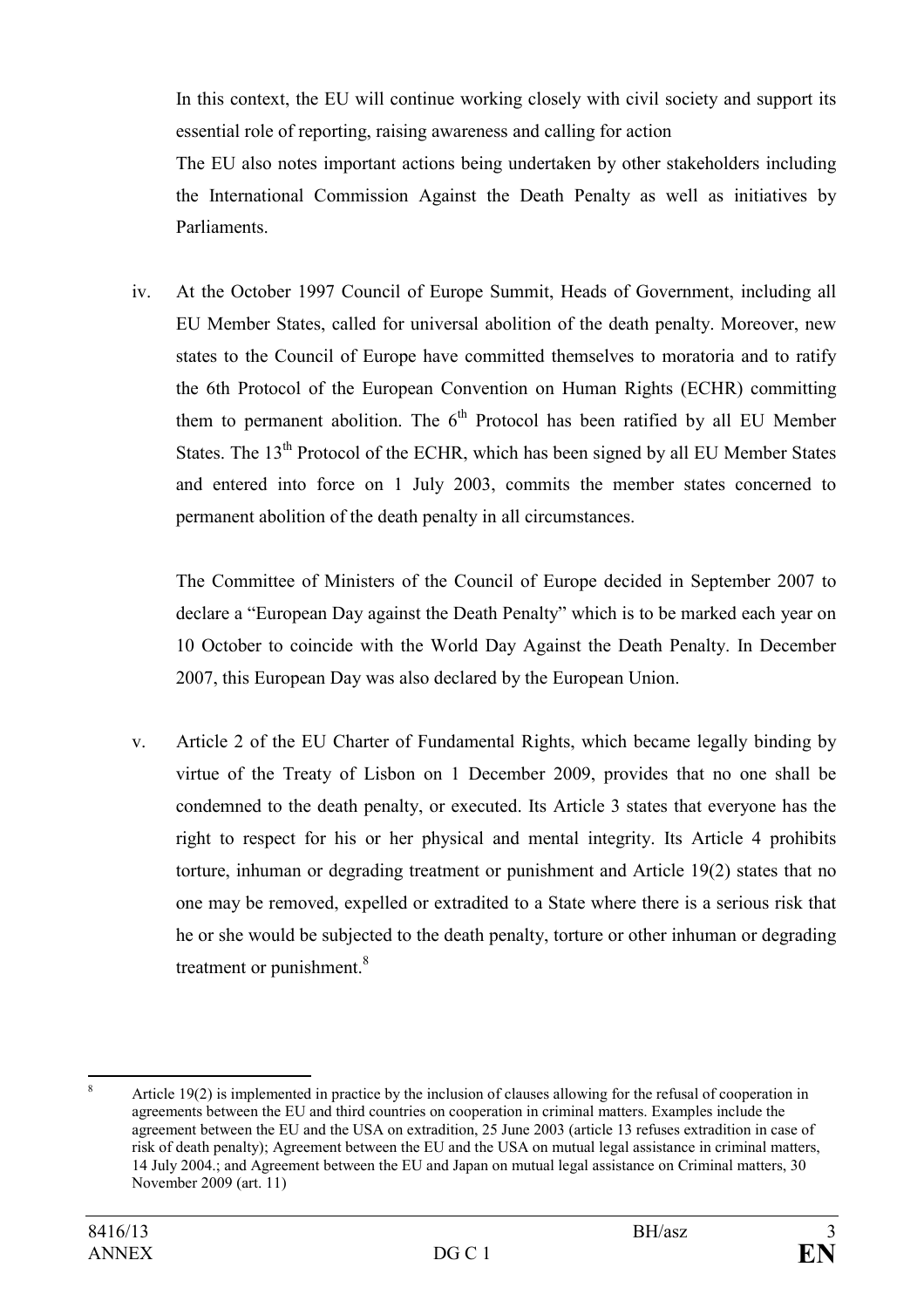All European Union Member States are fully committed to these provisions and implement them in practice. Abolition is also a precondition for candidate countries seeking accession to the EU.

- vi. In the Organisation for Security and Cooperation in Europe (OSCE), participating States are committed under the Copenhagen document to exchange information on the abolition of the death penalty and to make this available to the public. The EU fulfils this by regular statements within the OSCE's Human Dimension framework. In 2009 and 2010, the OSCE adopted resolutions on the death penalty<sup>9</sup>.
- vii. The Rome Statute of the International Criminal Court as well as the statutes of the other ad hoc international and hybrid criminal tribunals,  $10$  all of which the EU supported. contain no provision imposing the death penalty, notwithstanding the fact that they were set up to deal with mass violations of humanitarian law including genocide.
- viii. The EU monitors closely and encourages measures and initiatives taken by other regional organisations inter alia the African Union and the Organisation of American States, who work towards the abolition of the death penalty.
- ix. The EU will keep these Guidelines under regular review and would envisage conducting such a review every three years, if necessary.

<sup>-&</sup>lt;br>9 Resolution on a moratorium on the death penalty and towards its abolition, adopted by the General Committee on Democracy, Human Rights and Humanitarian Questions of the OSCE Parliamentary Assembly in Vilnius at the Eighteenth Annual Session on 1 July 2009 and Resolution on the Death Penalty adopted by the General Committee on Democracy, Human Rights and Humanitarian Questions of the OSCE Parliamentary Assembly in Oslo at the Nineteenth Annual Session on 6 July 2010.

<sup>&</sup>lt;sup>10</sup> ICTY. ICTR, SCSL, STL, ECCC.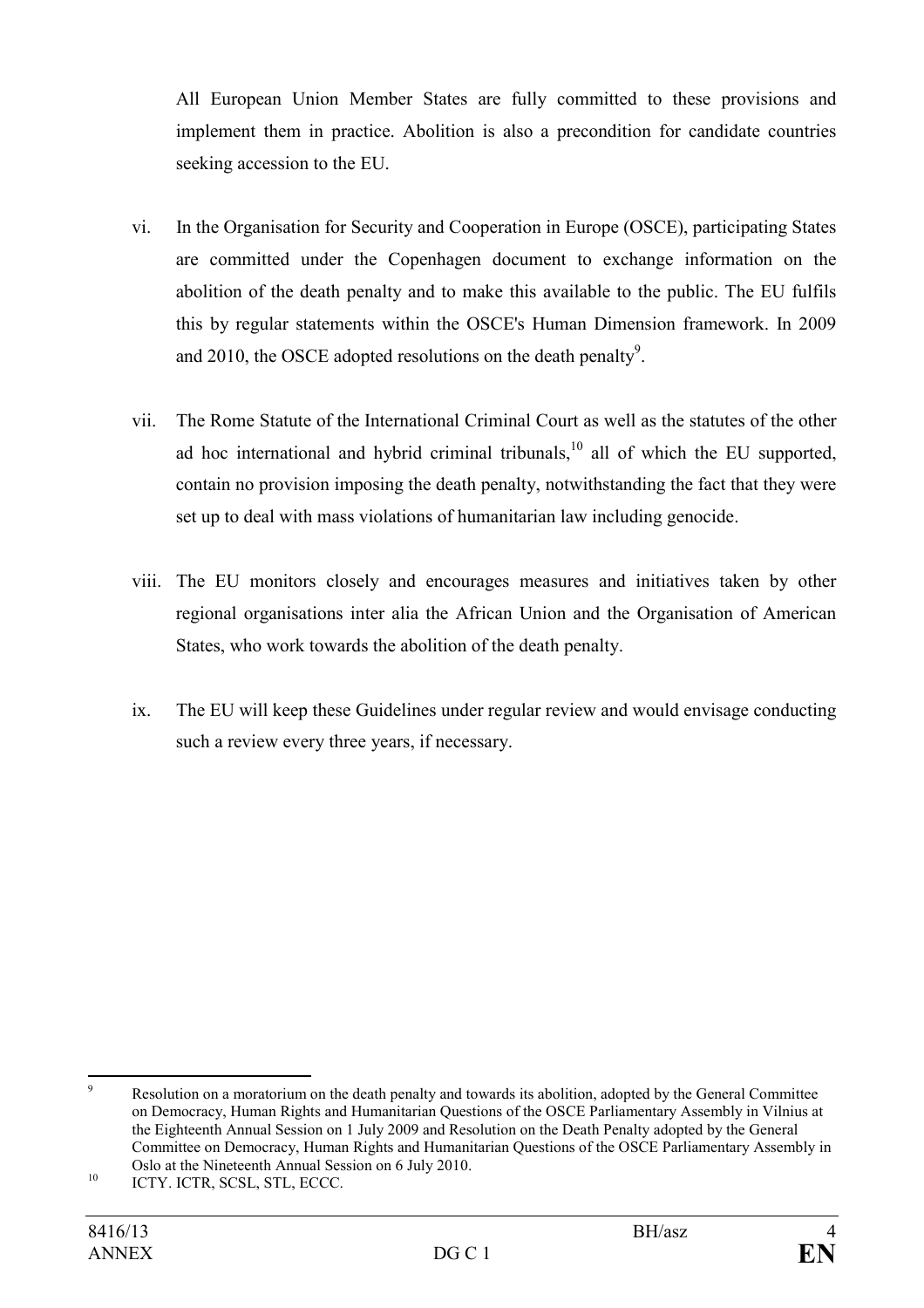## **II. OPERATIONAL PAPER**

The EU considers that the death penalty constitutes serious violation of human rights and human dignity. Encouraged by the growing momentum towards abolition of the death penalty worldwide, the EU will continue its long-standing campaign against the death penalty.<sup>11</sup>

The abolition of capital punishment contributes to the progressive development of human rights. Capital punishment is inhumane and unnecessary. No compelling evidence exists to show that the death penalty serves as a deterrent to crime. Furthermore, any miscarriage of justice could lead to the intentional killing of an innocent person by state authorities.

The objectives of the European Union are:

- To work towards universal abolition of the death penalty as a strongly held policy agreed by all EU Member States
- Where the death penalty still exists, the EU will,
	- o Advocate the immediate establishment of a moratorium on the use of the death penalty with a view to abolition.
	- o call for its use to be progressively restricted, including by reductions in the number of offences for which the death penalty will be implemented,
	- o advocate that it be applied respecting the minimum standards as set out in these Guidelines
	- o seek accurate information about the use of the death penalty including the offence it is used for, the number of persons sentenced to death, the number of executions actually carried out, the number of persons under sentence of death, the number of death sentences reversed or commuted on appeal and the number of instances in which clemency has been granted, and to include information on the extent to which the minimum standards are incorporated in national law;
	- o where appropriate, seek disaggregated data on the nationality, sex, age, racial or ethnic origin, religion or belief, sexual orientation and other status, including disability, of persons executed or facing the death penalty.

 $11$ Language of the EU Strategic Framework Framework and Action Plan on Human Rights and Democracy Luxembourg, 25 June 2012, 11855/12.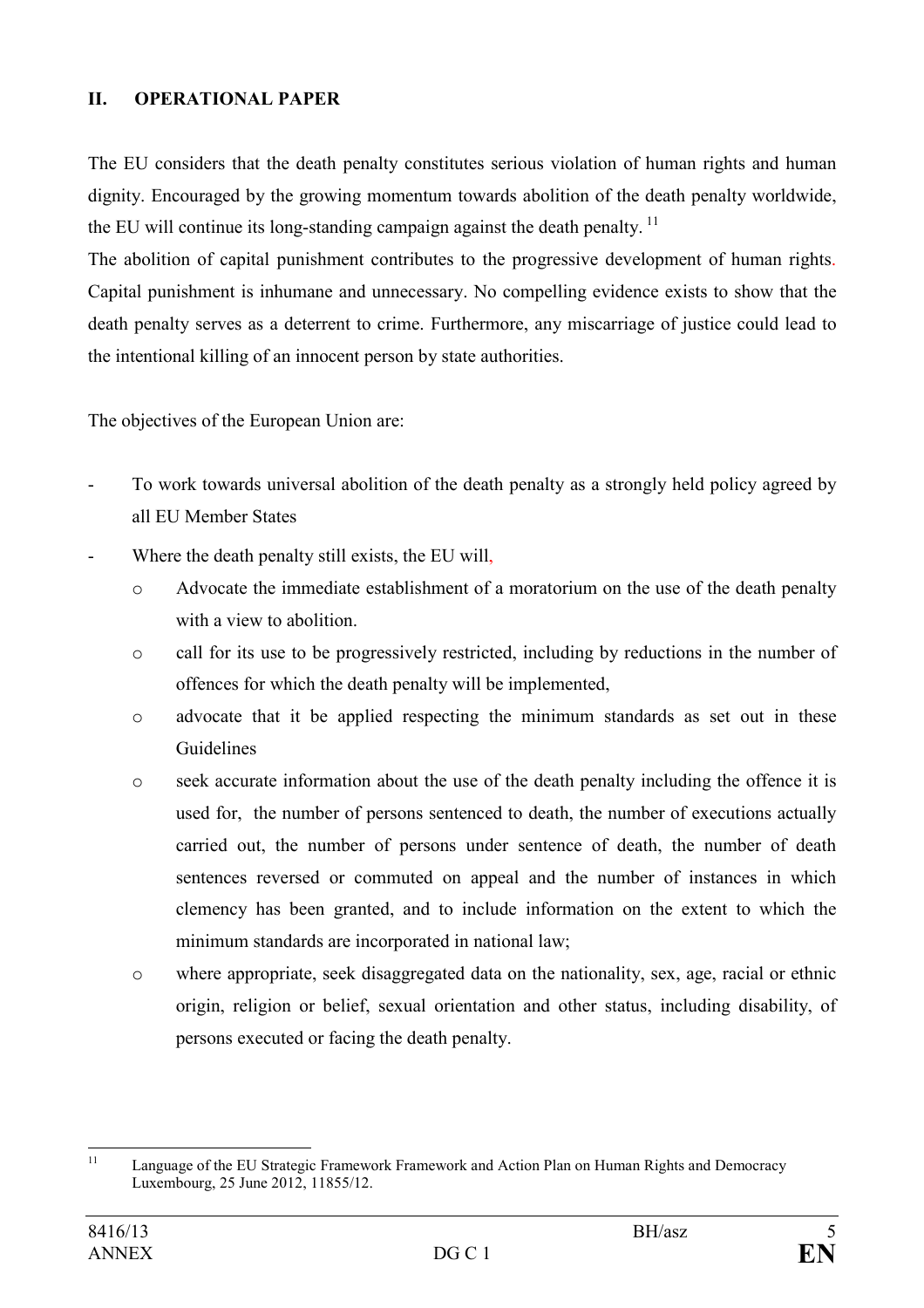These objectives form an integral part of the EU's human rights policy and many are explicitly defined actions under the EU's Action Plan for Human Rights and Democracy.<sup>12</sup>

In 2005 the EU, exercising its trade policy powers, adopted a Regulation prohibiting trade in goods which have no practical use other than for the purpose of capital punishment or for torture and illtreatment as well as the supply of technical assistance related to such goods. The Regulation also makes provision for export controls on certain goods which could be used for such purposes. Responding to developments as regards capital punishment, the list of controlled goods was amended in December 2011. As a result, export controls are now applied to short and intermediate acting barbiturate anaesthetic agents, which could be used for the execution of human beings by means of lethal injection. Furthermore, the Regulation is being reviewed to assess whether additional measures might be necessary to ensure that EU economic operators refrain from trade which either promotes or otherwise facilitates capital punishment in foreign countries.

The European Union will continue to intensify its initiatives, including declarations or demarches on the death penalty, in international fora and towards other countries, in the light of the attached Minimum Standards Paper.

The European Union will consider, case by case, and on the basis of relevant criteria, whether to make demarches *i.e.* to privately make formal diplomatic representations of the EU's official position, or to make public statements addressed to other countries on the use of the death penalty.

The main elements of the EU approach will be as follows:

 $12$ <sup>12</sup> EU Strategic Framework and Action Plan on Human Rights and Democracy, Luxembourg, 25 June 2012, 11855/12.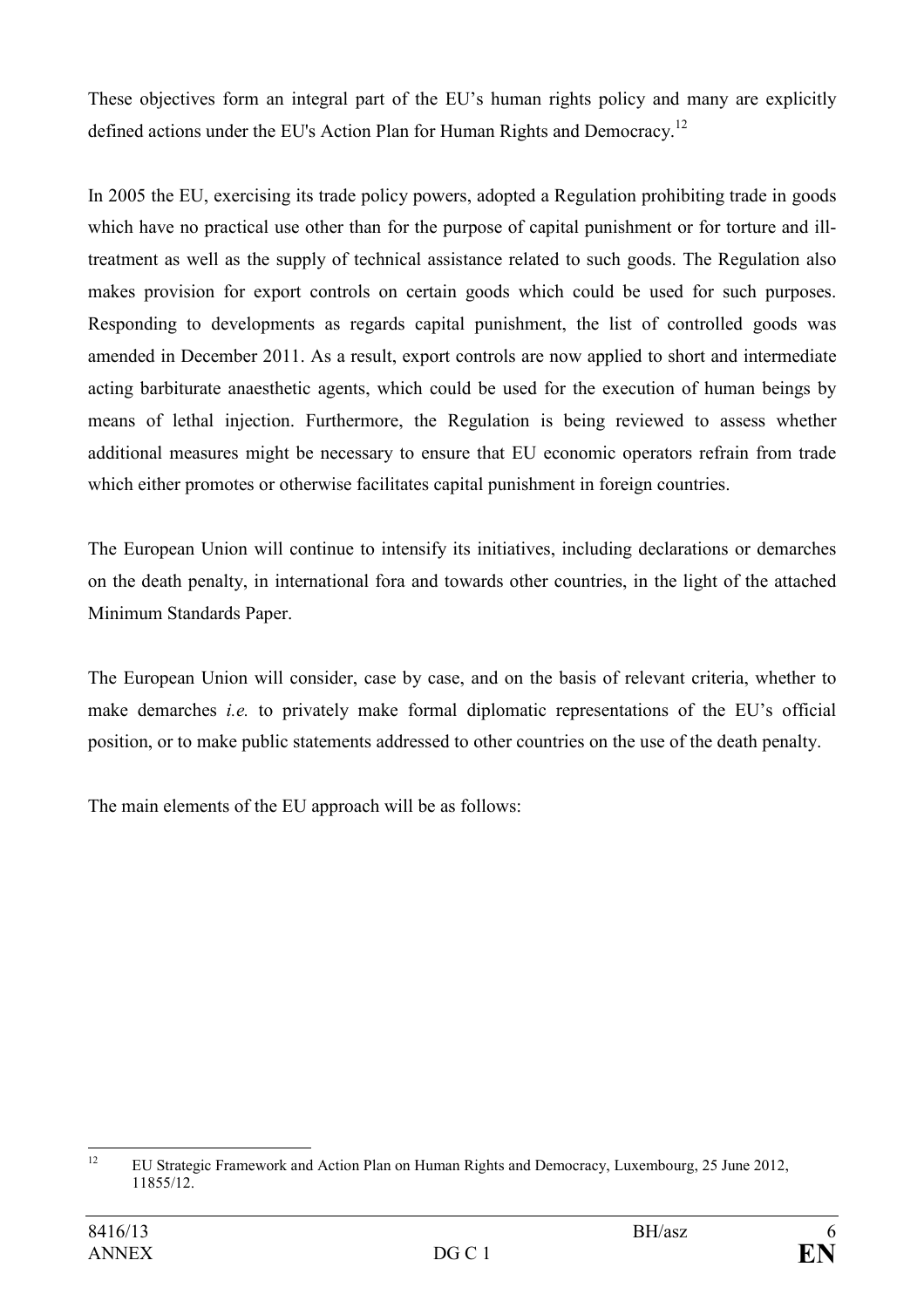### **GENERAL DEMARCHES**

Where relevant, the European Union will raise the issue of the death penalty in its dialogues and consultations with third countries. Elements in these contacts will include:

- The EU's call for universal abolition of the death penalty, or at least for a moratorium with a view to abolition.
- Where its use is maintained, the EU will emphasise that states should only use the death penalty in line with the minimum standards as set out in the attached paper, based on the provisions contained in international human rights law and other international standards, and they should maintain maximum transparency, including through publishing accurate information about the death penalty and its use.

The precise nature of such approaches will take into consideration, *inter alia*:

- Whether the country has an independent and efficient judicial system guaranteeing a fair trial to any accused person;
- Whether the country has made international undertakings not to use the death penalty;
- Whether the legal system of the country, and its use of the death penalty, is closed to public and international scrutiny;
- And whether there are indications that the death penalty is widely used in contravention of the minimum standards.

Particular consideration will be given to making EU demarches on the use of the death penalty at times at which a country's policy on the death penalty is in flux, e.g., where an official or *de facto*  moratorium on the death penalty is to be ended, or where the death penalty is to be reintroduced or expanded through legislation.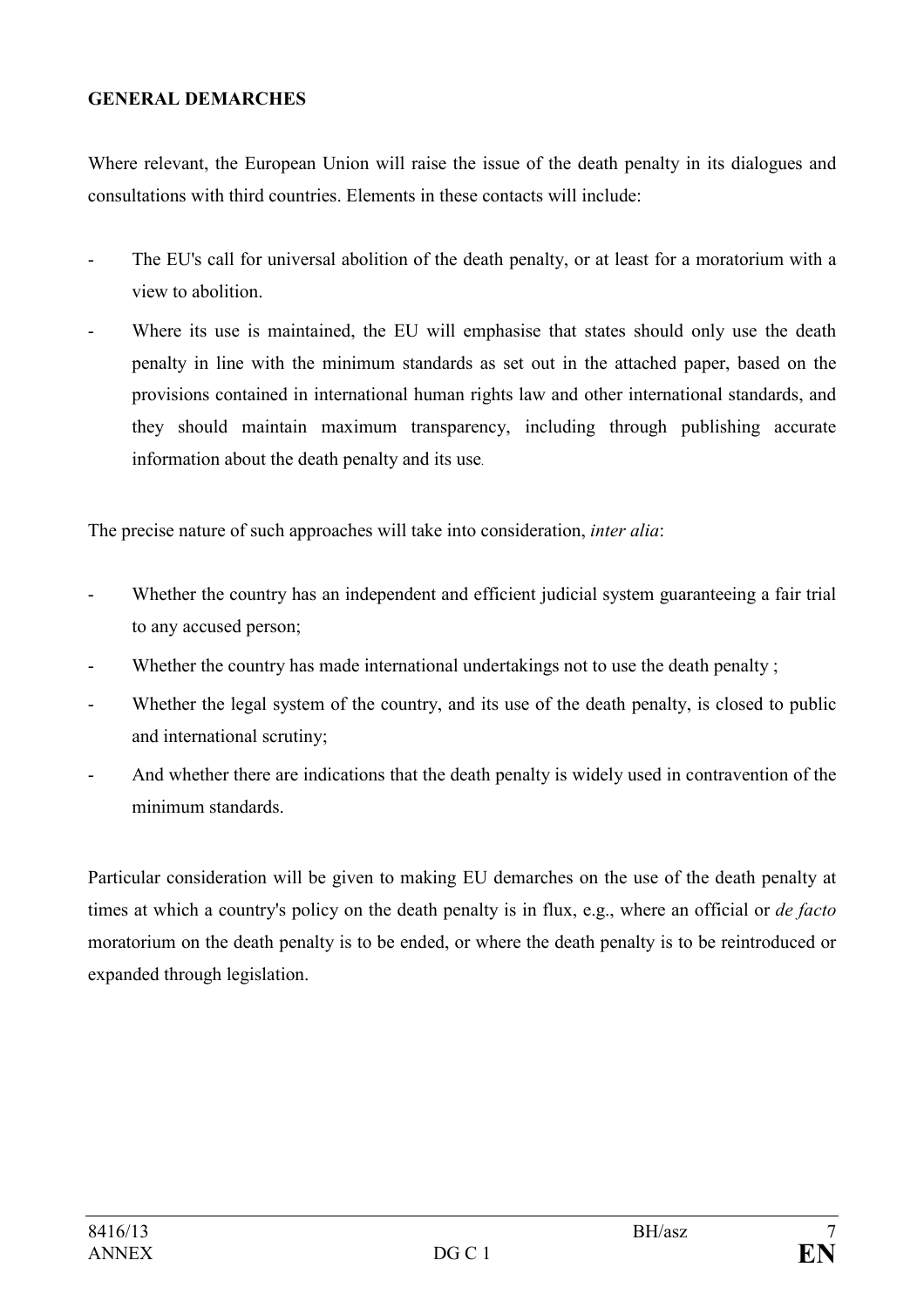Particular consideration will be given to reports and findings by relevant international human rights mechanisms.

A demarche or public statement should be made where countries take steps towards abolition of the death penalty.

# **IDIVIDUAL CASES**

In addition, where the European Union becomes aware of individual death penalty cases, in particular those which violate the minimum standards, the EU will consider making specific demarches. Actions will be considered on a case by case basis and interventions in legal proceedings (as amicus curiae, or otherwise) may be considered where appropriate and legally permissible.

Speed will often be essential in these cases. Member States proposing such demarches should therefore provide as much background as possible drawing on all available sources. This should include brief details of the alleged crime, criminal proceedings, the precise nature of the violation of the minimum standards, the status of any appeal and, if known, the expected date of execution.

Where there is sufficient time consideration should be given to seeking, from Heads of Mission, detailed information and advice on the case prior to demarches being made.

The present guidelines may productively be read in conjunction with the other EU Human Rights Guidelines, in particular the Guidelines to EU Policy towards Third Countries on Torture and Other Cruel, Inhuman or Degrading Treatment or Punishment, the EU Guidelines on Human Rights **Defenders**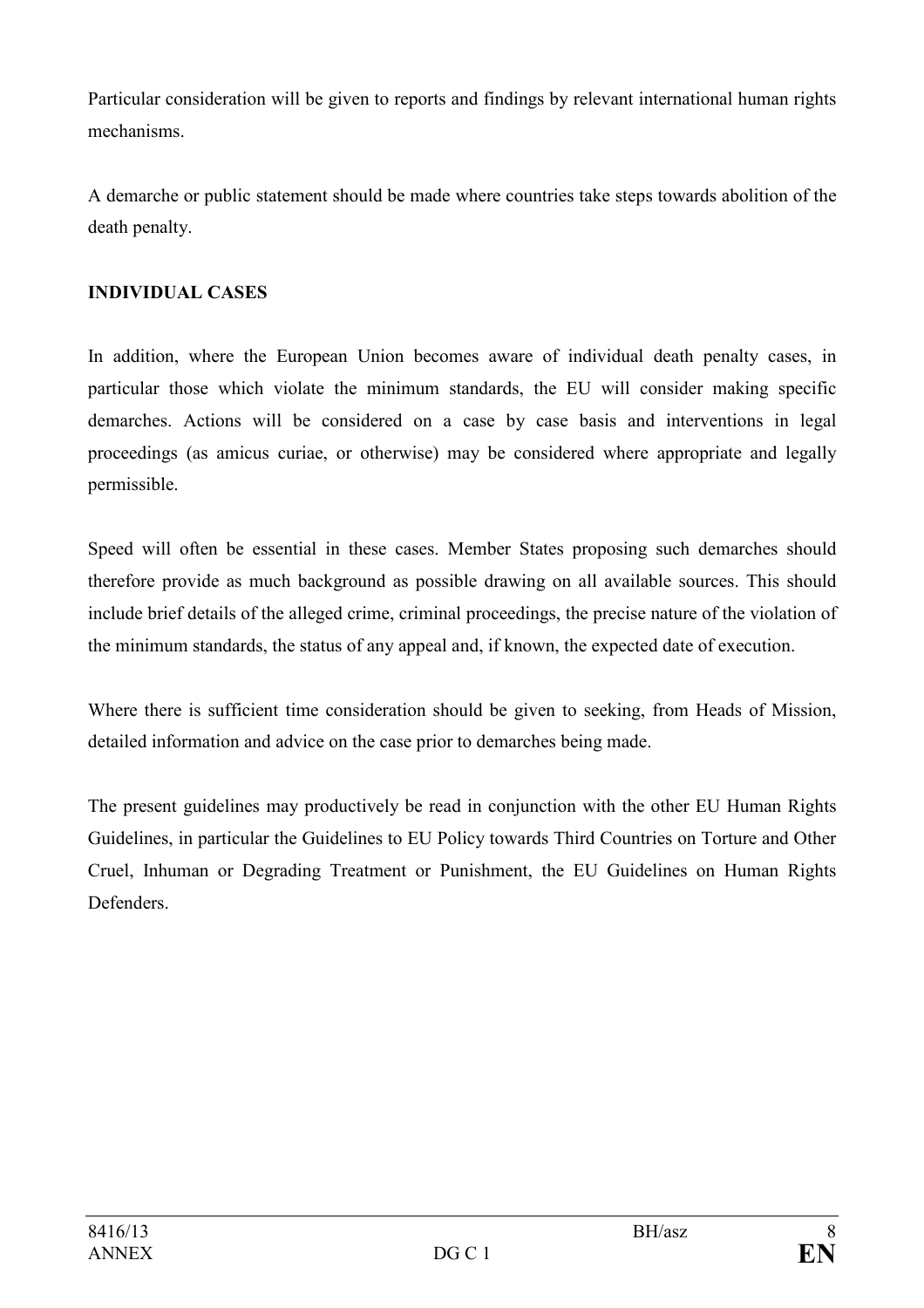# **HUMAN RIGHTS REPORTING**

EU Heads of Mission should include an analysis of the application and use of the death penalty and the effect of EU action in this respect in their human rights reporting, including in the human rights strategies.

### **POSSIBLE RESULTS OF EU INTERVENTIONS: OTHER INITIATIVES**

The EU will encourage countries to accede to, or ratify, the Second Optional Protocol to the ICCPR and comparable regional instruments. It will also support the development of such regional instruments where they do not exist.

In pursuit of its aim of abolition, the EU will also:

- Encourage states to ratify, without reservations, and comply with International instruments on the use of the death penalty, including the ICCPR;
- Encourage and offer bilateral and multilateral cooperation, inter alia in collaboration with civil society, including in the legal field with the aim to enhance the right to a fair and impartial trial for criminal cases and to create greater transparency around the use of the death penalty.
- Through the European Instrument for Democracy and Human Rights (EIDHR) the EU will continue to support civil society in its actions promoting the abolition, the establishment of moratoria and restrictions on the use of the death penalty. The EU remains the main donor in this area.
- Ensure that the actions, such as legal, financial or other technical assistance to third countries do not contribute to the use of the death penalty.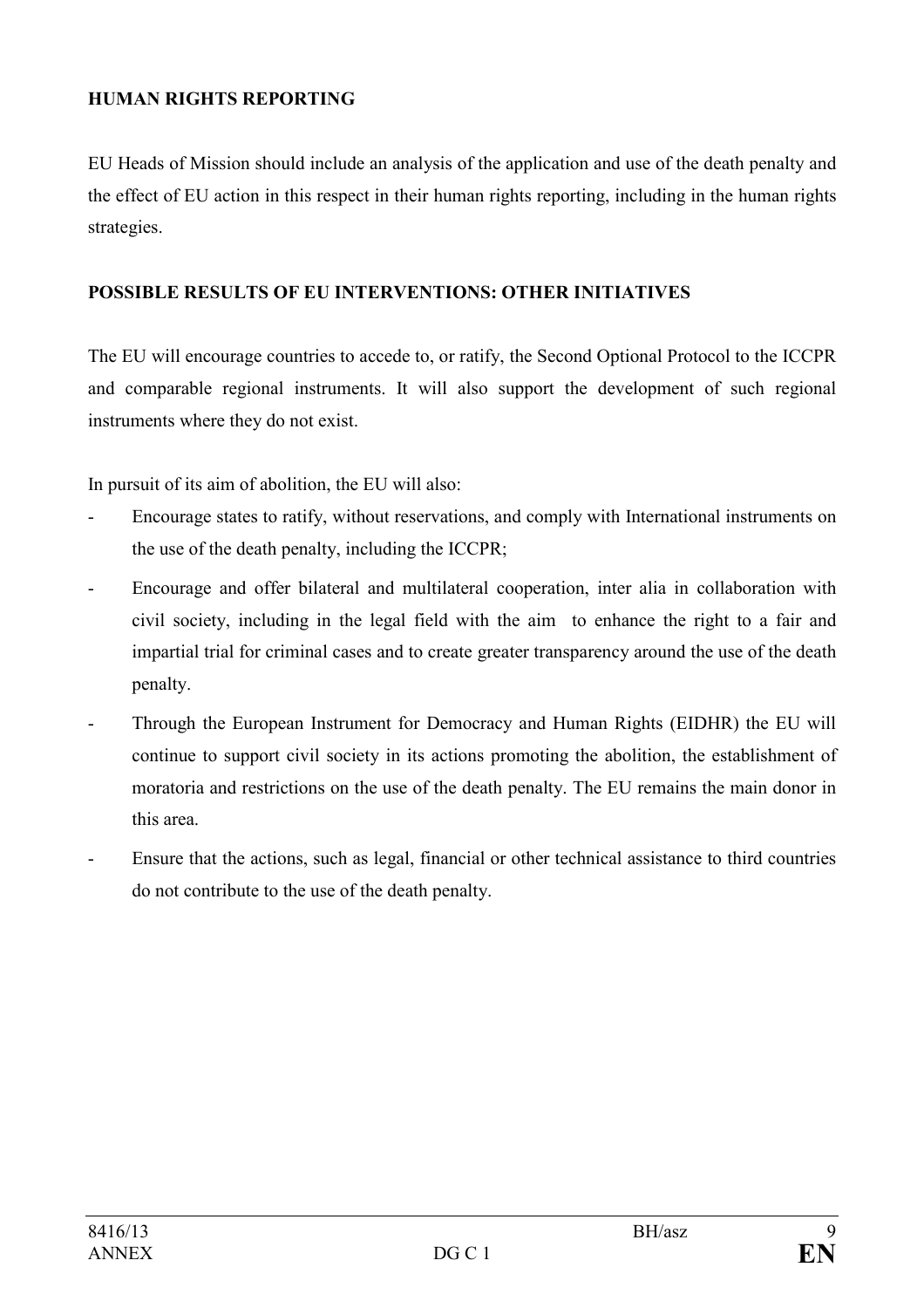### **ACTION IN MULTILATERAL FORA**

The EU will raise the issue of the death penalty in relevant multilateral fora and seize all appropriate opportunities to put before them initiatives aimed at introducing a moratorium on the use of the death penalty and, in due course, abolition. Whenever appropriate, the EU will seek to include references to the establishment of a moratorium on executions and the abolition of the death penalty in documents produced under the proceedings of these multilateral fora. This includes appropriate recommendations by Member States as part of the Universal Periodic Review Process (UPR) of the UN Human Rights Council. The EU will also cooperate with requests from UN bodies for information on consultation reports, and will encourage its Member States to do likewise.

The EU will encourage relevant international and regional organisations to support states to take appropriate steps to comply with minimum standards relating to the death penalty, and further encourage them to ratify, without reservations, and comply with international treaties relating to the death penalty.

# **III. MINIMUM STANDARDS PAPER**

While continuing to state its strong opposition to the death penalty and advocate for its full abolition, the EU shall insist that those countries that still maintain executions respect the following minimum standards:

- i) The death penalty must not be imposed for non-violent acts such as financial or economic crimes, or because of political offences or rivalries. It shall also not be imposed for drugrelated crimes, religious practices or expression of conscience, or for sexual relations between consenting adults, it also being understood that scope should never go beyond the most serious intentional crimes.
- ii) Capital punishment must never be provided for in law as a mandatory sentence.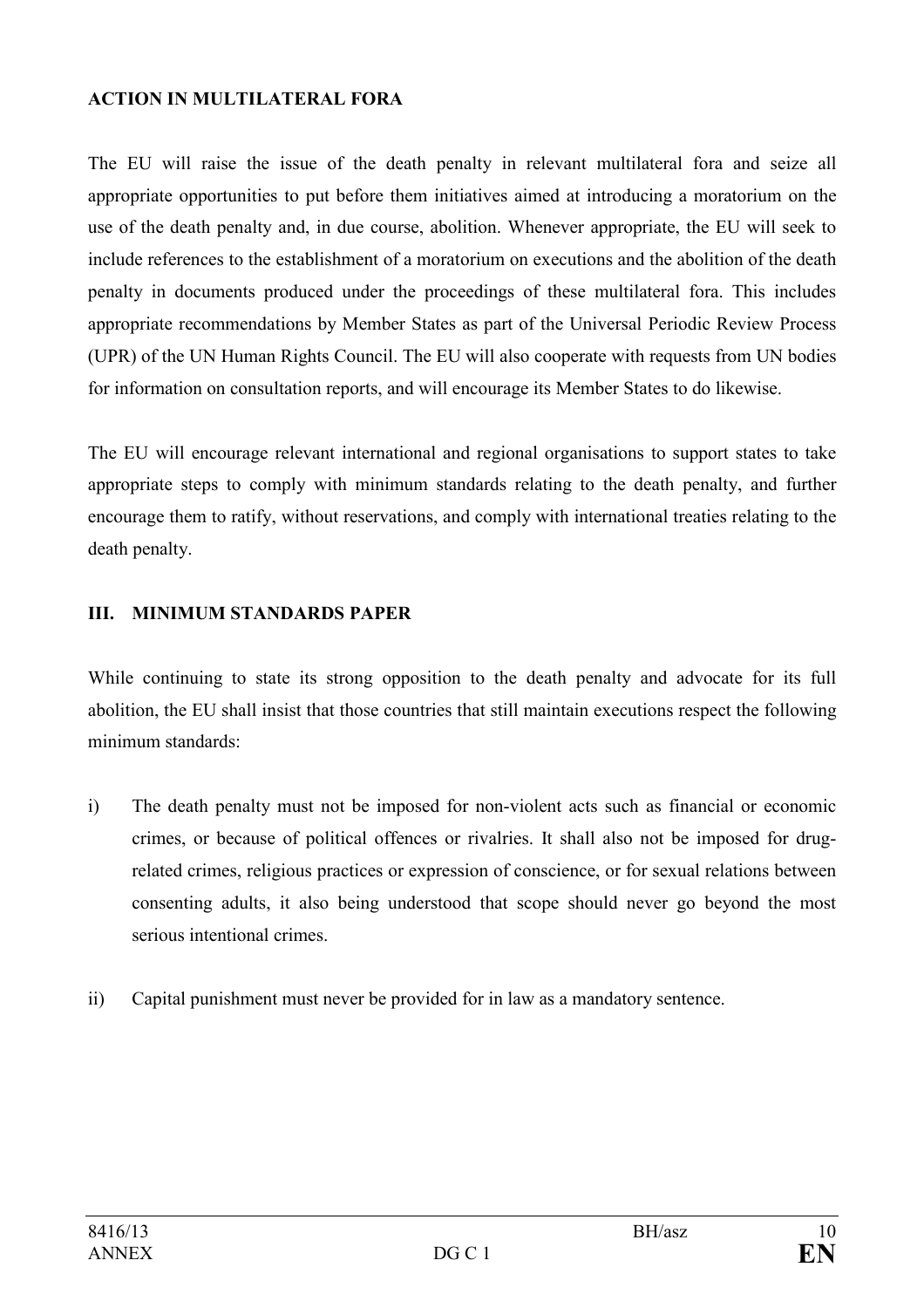- iii) Capital punishment shall not be imposed for a crime for which the death penalty was not prescribed at the time of its commission, it being understood that if, subsequent to the commission of the crime, provision is made by law for the imposition of a lighter penalty, the offender shall benefit thereby.
- iv) Capital punishment shall not be imposed on: Persons below 18 years of age at the time of the commission of their crime; Pregnant women, new mothers and nursing women; Persons suffering from any mental illness or having an intellectual disability The elderly.
- v) Capital punishment shall not be imposed if the guilt of the person charged is not based upon clear and convincing evidence, leaving room for alternative explanation of the facts. In this respect, the use of torture to extract guilty pleas shall be strictly prohibited.
- vi) A final judgement rendered by an independent and impartial competent court after legal proceedings, including those before special tribunals or jurisdictions, which gives all possible safeguards to ensure a fair trial, at least equal to those contained in Article 14 of the International Covenant on Civil and Political Rights, including the right of anyone suspected of or charged with a crime for which capital punishment may be imposed to adequate legal assistance at all stages of the proceedings shall be necessary**.** 13
- vii) When considering whether legal proceedings provide all possible safeguards to ensure a fair trial, due attention shall be given to whether anyone suspected of or charged with a crime for which capital punishment may be imposed has been informed of the right to contact a consular representative. $^{14}$

 $13$ <sup>13</sup> Of particular relevance are Article 14's provisions to the effect that a person has a right to legal assistance without payment by him/her in any such case if s/he does not have sufficient means to pay for it and where necessary, the right to have the free assistance of an interpreter.

<sup>&</sup>lt;sup>14</sup> Vienna Convention on Consular Relations 63, article 36.1.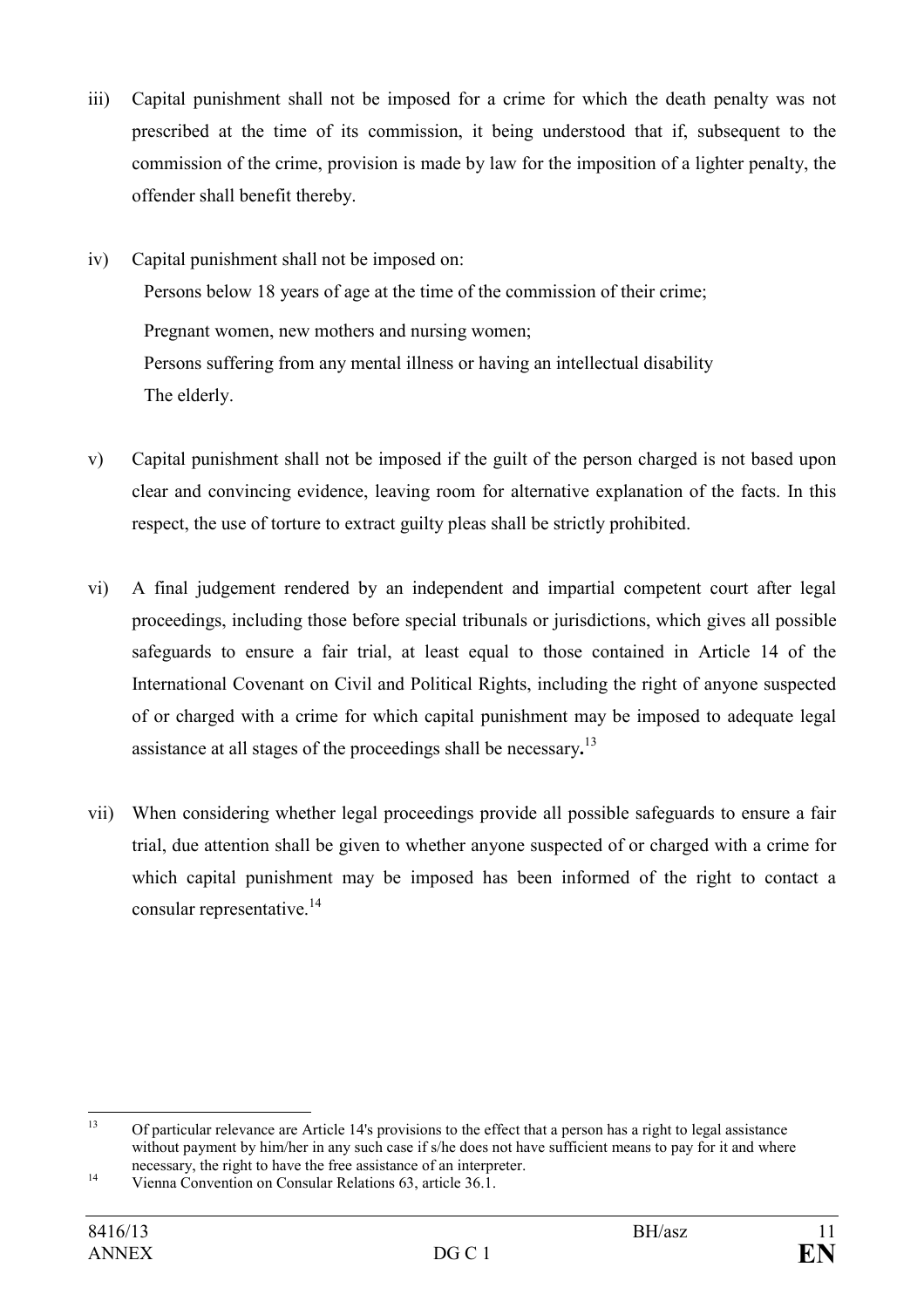- viii) Military tribunals may not impose death sentences on civilians under any circumstances.<sup>15</sup>
- ix) Anyone sentenced to death shall have an effective right to appeal to a court of higher jurisdiction.
- x) Where applicable, anyone sentenced to death shall have the right to submit an Individual complaint under international or regional procedures; the death sentence will not be carried out while the complaint remains under consideration under those procedures; the death penalty will not be carried out as long as any related legal or formal procedure, at the international, regional or national level, is pending.
- xi) Anyone sentenced to death shall have the right to seek pardon or commutation of the sentence. Amnesty, pardon or commutation of the sentence of death may be granted in all cases of capital punishment; the death sentence will not be carried out while such applications remain under consideration under relevant procedures in a state.
- xii) Capital punishment may not be carried out in contravention of a state's international commitments.
- xiii) Consideration shall be given to the length of time spent on death row and the conditions of imprisonment after having been sentenced to death, bearing in mind that the conditions of imprisonment of persons on death row should not be inferior to that of other inmates. These elements may constitute forms of torture or inhumane or degrading treatment or punishment<sup>16</sup>

.

 $15$ UN Sub-Commission on the promotion and protection of human rights Resolution 2004/25 on the Imposition of the Death Penalty on Civilians by Military Tribunals; Working Group on Arbitrary Detention, UN Doc. E/CN.4/1999/63, para.80; Report of the Special Rapporteur on Extra Judicial Executions August 2012, paras.33 and 121.

<sup>&</sup>lt;sup>16</sup> The EU as well as the UN and the European Court of Human Rights have given legitimacy to the death row phenomenon (see the EU Guidelines on Torture and Other Cruel Treatment, the Interim Report of the Special Rapporteur on torture and other cruel, inhuman or degrading treatment or punishment, A/67/279, 9 August 2012 and Soering v UK (1989) 11 EHRR 439).